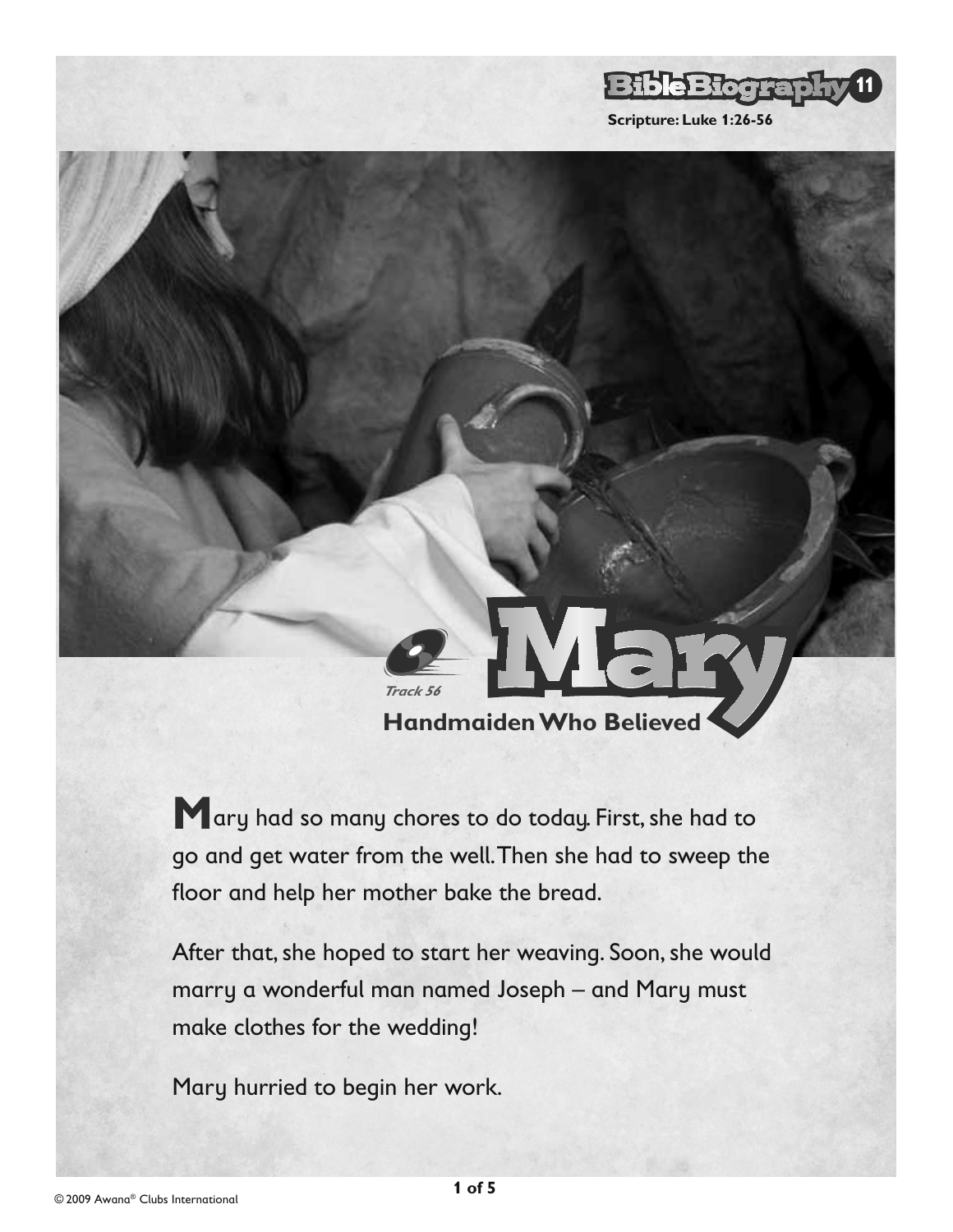Name: Mary Society of Nazareth City Handmaiden  $\vert$ ob: (girl servant) of the Lord

**Scripture: Luke 1:26-56**

e Bloor

**11**

"Greetings, chosen one!" said a voice. "The Lord is with you."

Mary looked up. There before her was an angel!

Mary felt scared. She had never heard a greeting like *this* before. *What could it mean?* 

"Don't be afraid, Mary," said the angel. "God loves you and wants to be kind to you. He has chosen you to have a special baby. You shall name Him Jesus. He will save His people and be their King forever."

*What a surprise! How amazing!* Mary believed, but she had just one question.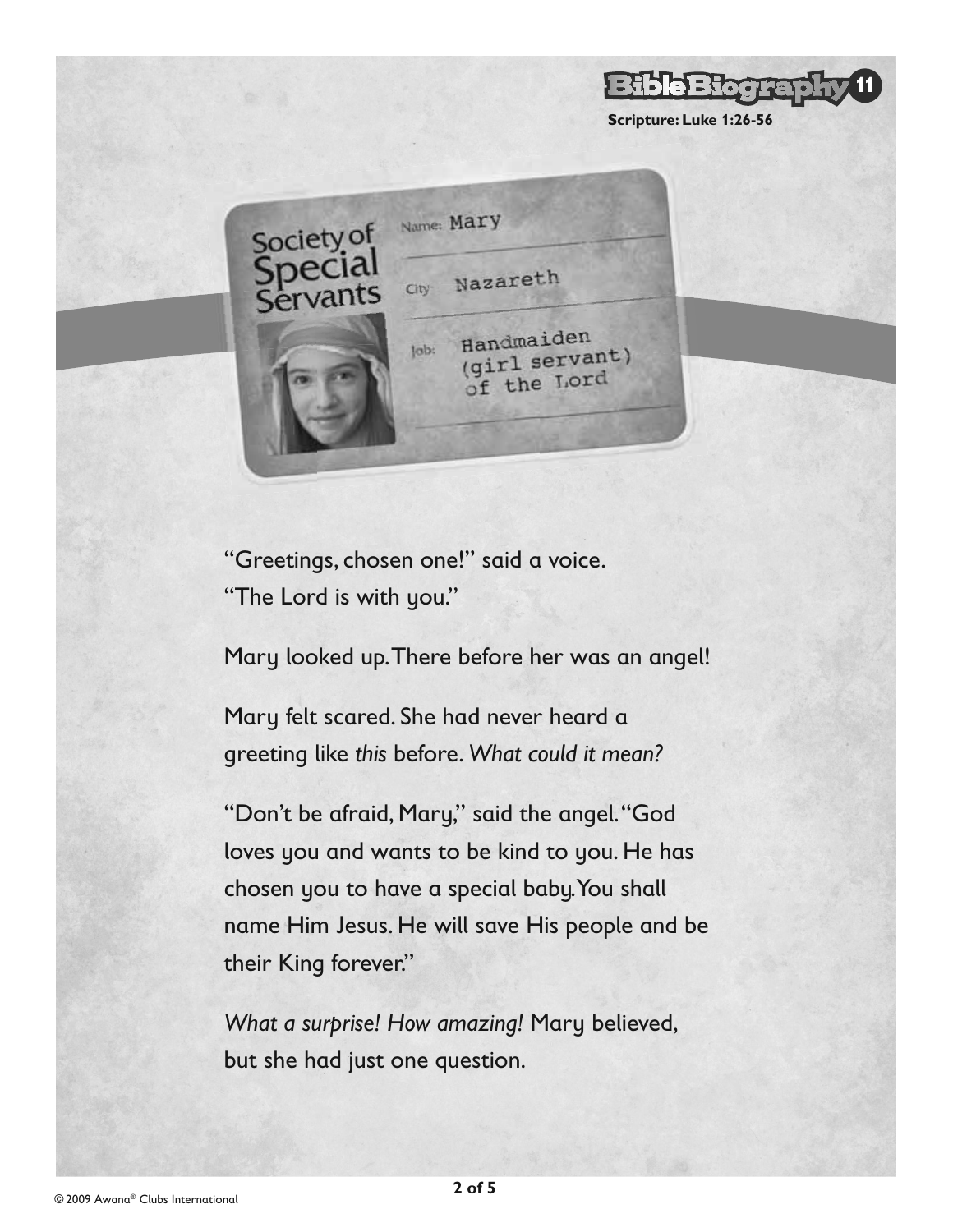## **BibleBiogra 11**

**Scripture: Luke 1:26-56**

"How will this happen?" she wondered. She didn't quite understand.

The angel, Gabriel, answered, "Your child will be born by God's power. He won't be like any other child. He will be the holy Son of God."

Then Gabriel gave Mary another surprise, "Your relative Elizabeth, who is old, will have a son too," he said. "See? Nothing is too hard for the Lord."

Mary believed it all! "I am the Lord's handmaiden, ready to obey," she said.

Then the angel left.

Mary packed up her things and hurried all the way to Elizabeth and Zechariah's house. She couldn't wait to share the good news.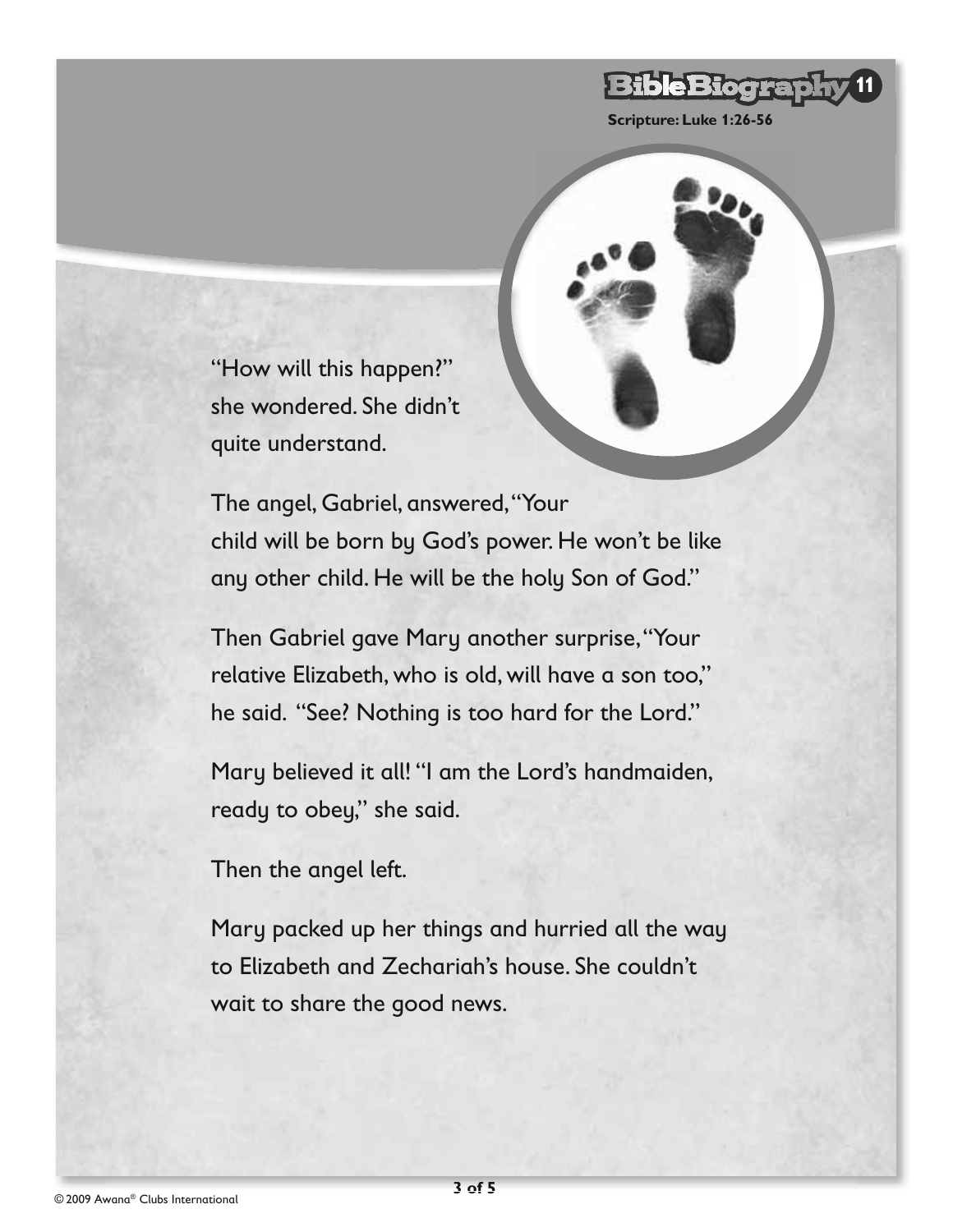"Greetings, Elizabeth!" called Mary, as she entered the house.

But before Mary could say another word, Elizabeth shouted with joy. God had already let Elizabeth know the good news.

"How happy are you!" cried Elizabeth. "You will be the mother of the Savior. And how happy are you for believing that everything the Lord told you would come true."

Mary was so excited that she couldn't keep quiet. "What a great God! Holy is His name," she praised. "For He has done great things for a poor handmaiden like me."

**Scripture: Luke 1:26-56**

e Biogra

**11**

"And best of all – " she sang. "God has remembered the promise He made to Israel long ago. He has kept His promise to send us a Savior."

Mary WAS happy. For she had believed everything the angel told her. And soon she would become the mother of the Savior – the Lord Jesus Christ.

## **Learn from Mary's biography:**

- God chose Mary to be the mother of the Savior, Jesus Christ.
- What God says always comes true.
- Be like Mary! Believe everything that God says in His Word.